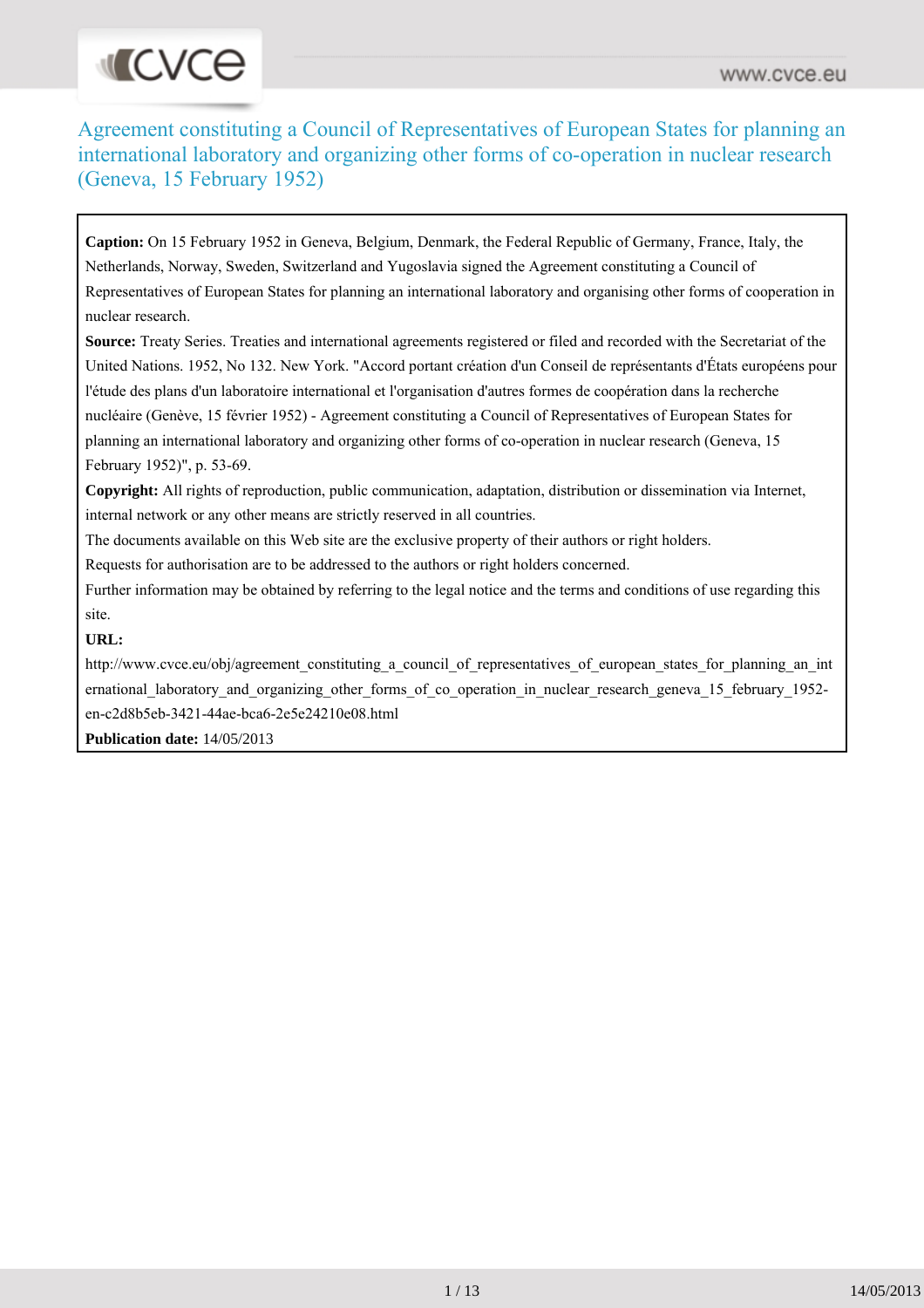

## **No. 1751**

# **BELGIUM, DENMARK, FEDERAL REPUBLIC OF GERMANY, GREECE, ITALY, etc.**

### **Agreement (with annex) constituting a Council of Represent atives of European States for planning an international laboratory and organizing other forms of co-operation in nuclear research. Signed at Geneva, on 15 February 1952**

*Official texts: English and French.*

*Registered by the United Nations Educational, Scientific and Cultural Organization on 12 June 1952.*

# **BELGIQUE, DANEMARK, RÉPUBLIQUE FÉDÉRALE D'ALLEMAGNE, GRÈCE, ITALIE, etc.**

## **Accord (avec annexe) portant création d'un Conseil de Représentants d'États européens pour l'étude des plans d'un laboratoire international et l'organisation d'autres formes de coopération dans la recherche nucléaire. Signé à Genève, le 15 février 1952**

*Textes officiels anglais et français.*

*Enregistré par l'Organisation des Nations Unies pour l'éducation, la science et la culture le 12 juin 1952.*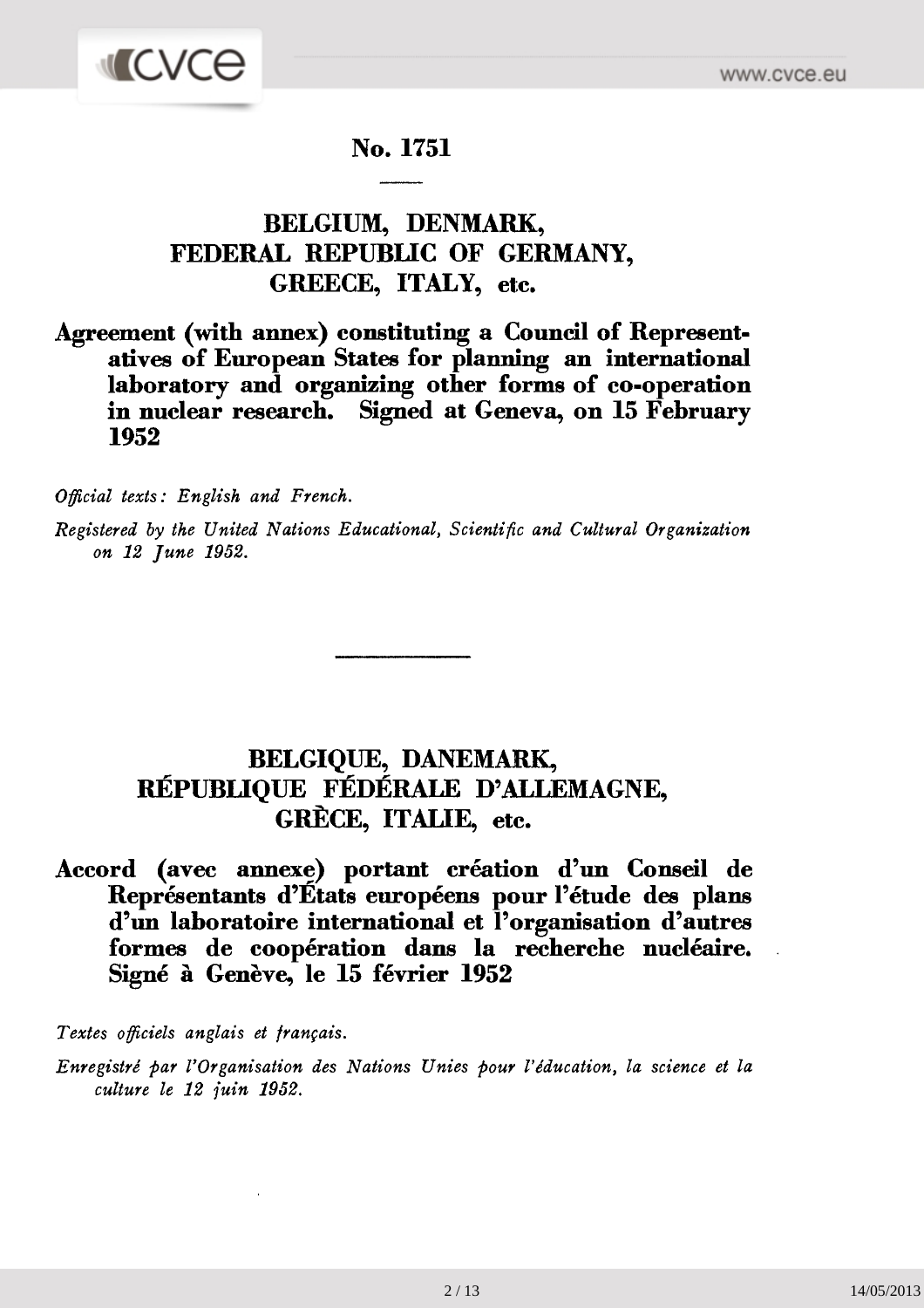

The European signatory States, Members of the United Nations Educational, Scientific and Cultural Organization, having taken part in the "Regional Conference for the organization of studies concerning the establishment of the European Nuclear Research Laboratory", which met in December 1951 at the seat of the United Nations Educational, Scientific and Cultural Organization,

CONSIDERING that, at its Fifth Session, the General Conference of the United Nations Educational, Scientific and Cultural Organization decided to promote and encourage the establishment and organization of regional research laboratories and centres in order to increase and make more fruitful collaboration of scientists in different countries in search of new knowledge in fields where the effort of any one country would be insufficient for the task ;

IN VIEW of the preliminary studies undertaken by the United Nations Educ ational, Scientific and Cultural Organization relating to the organization of nuclear research on a European regional basis ;

CONVINCED that the advance of this scientific research requires close col laboration on both a material and an intellectual plane ;

DESIRING for this purpose to establish an international research laboratory to study phenomena involving high energy particles in order to increase the knowledge of such phenomena and thereby to contribute to progress and to the improvement of the living conditions of mankind ;

CONSIDERING that the establishment of such a laboratory requires theoretical and technical investigation and the study of administrative, financial and legal problems involved ;

<sup>1</sup> Came into force on 2 May 1952, in accordance with paragraph 2, article IX, the following five States, whose financial contributions to the Council exceeded the sum of \$ 100,000, having signed the Agreement without reservation as to ratification or signed subject to ratification followed by ratification by 2 May 1952. *Signature without reservation as to ratification on :* Federal Republic of Germany ................ 15 February 1952

| followed by fathfulled by 2 may 1952.                |  |  |  |  |  |  |  |  |  |
|------------------------------------------------------|--|--|--|--|--|--|--|--|--|
| Signature without reservation as to ratification on: |  |  |  |  |  |  |  |  |  |
| Federal Republic of Germany 15 February 1952         |  |  |  |  |  |  |  |  |  |
|                                                      |  |  |  |  |  |  |  |  |  |
|                                                      |  |  |  |  |  |  |  |  |  |
| Instrument of ratification deposited on:             |  |  |  |  |  |  |  |  |  |
|                                                      |  |  |  |  |  |  |  |  |  |
|                                                      |  |  |  |  |  |  |  |  |  |
|                                                      |  |  |  |  |  |  |  |  |  |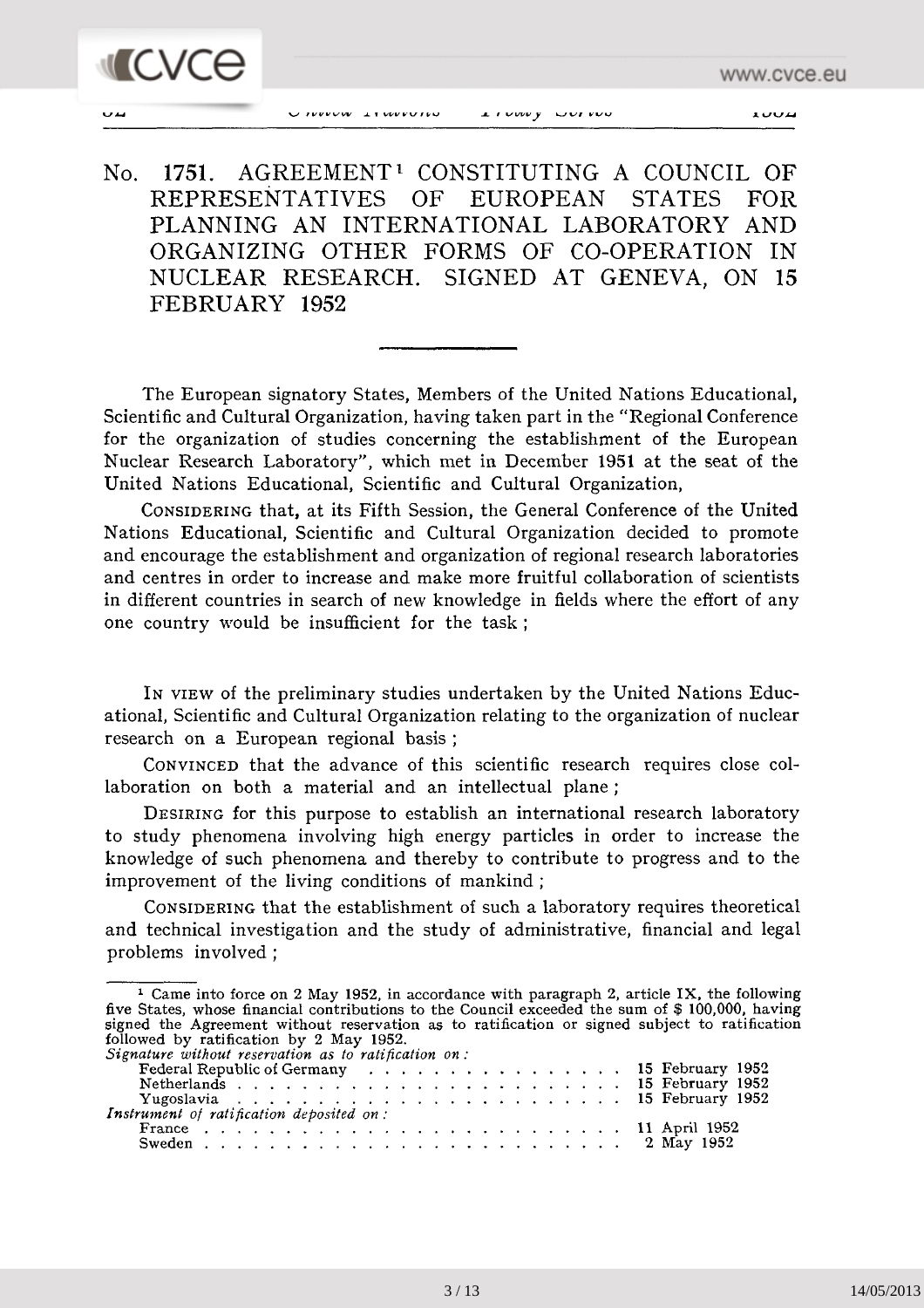

DESIRING to proceed with these studies immediately and also, on a provisional basis, to make use jointly, of the scientific equipment and facilities offered by certain of the signatory states ;

54 *United Nations — Treaty Series* 1952

HAVE AGREED AS FOLLOWS :

#### *Article I*

#### ESTABLISHMENT OF A COUNCIL OF REPRESENTATIVES

A Council of Representatives of European States (hereinafter called "the Council"), is hereby constituted for planning an international laboratory and organizing other forms of co-operation in nuclear research. The seat of the Council shall be at Geneva.

#### *Article II*

#### **COMPOSITION**

1. The States which took part in the "Regional Conference for the organ ization of studies concerning the establishment of the European Nuclear Research Laboratory", which undertake to contribute in money or in kind to the Council and become parties to the present Agreement, shall be Members of the Council.

The governments of States which took part in the above-mentioned Conference, which have undertaken to contribute to the Council in money or in kind and which have signed the present Agreement subject to ratification, shall, pending the deposit of their instruments of ratification, be fully entitled to be represented on the Council and take part in all its work.

2. Any European State which has not taken part in the above mentioned Conference, which undertakes :

- 1) to co-operate in the work of the Council on a footing of the free reci procal exchange of persons and scientific and technical information of Members in accordance with its programme of work, and
- 2) to make an adequate contribution to the Council in money or in kind,

is eligible for membership of the Council. Applications are subject to the approval of the Council. States referred to in this section must moreover become parties to the present Agreement.

3. The obligations of States to contribute to the Council in money or in kind are set out in the Annex to this Agreement.

4. Each Member may appoint not more than two representatives to the Council. It shall have one vote.

5. The Director-General of the United Nations Educational, Scientific and Cultural Organization, or his representative, may attend meetings of the Council and take part in its discussions without the right to vote.

No. 1751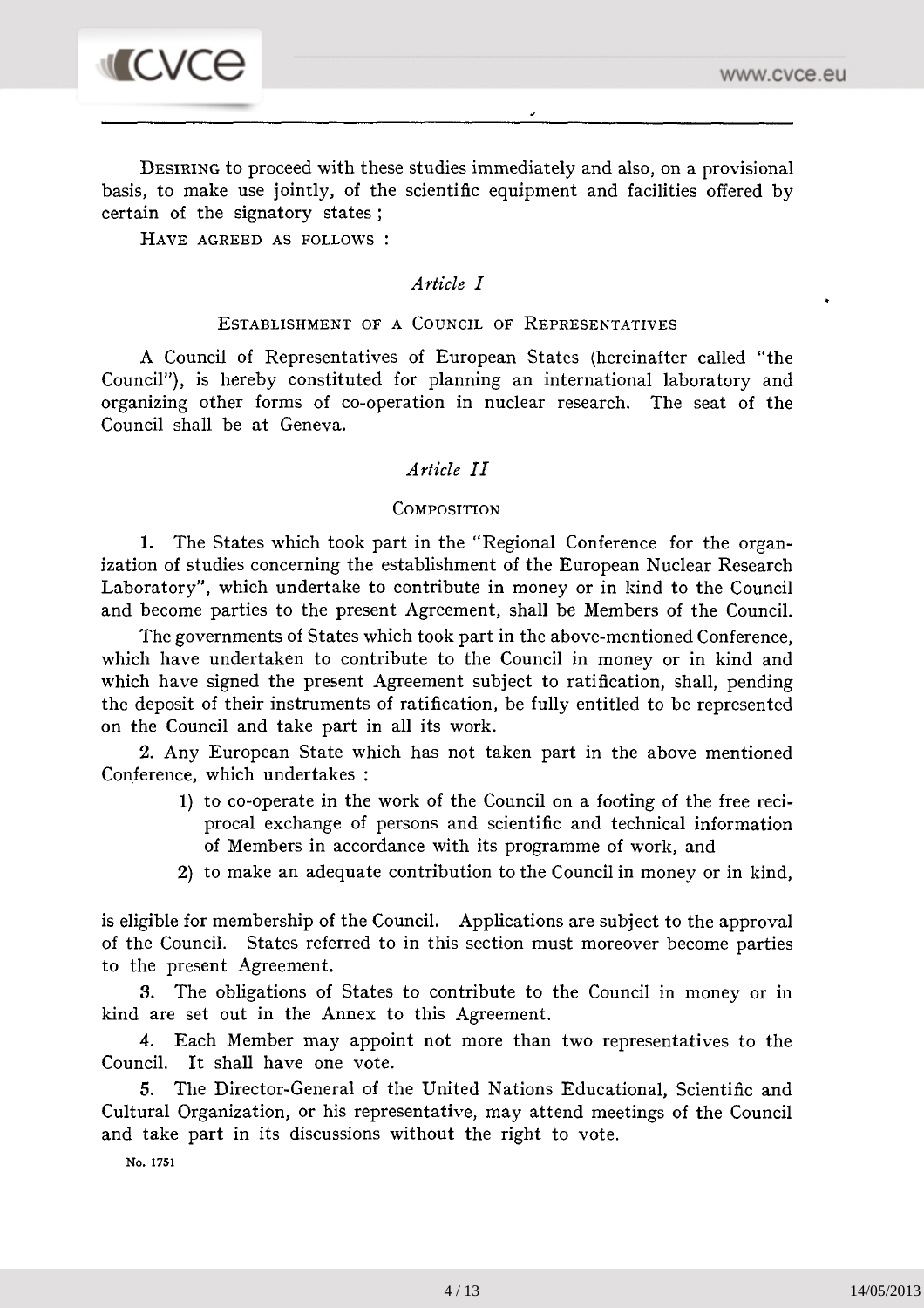

**MICVCO** 

#### *Article III*

#### FUNCTIONS OF THE COUNCIL

1. The function of the Council is to organize, on a regional European basis, collaboration in the study of phenomena involving high energy particles and thus to contribute to the progress of fundamental science.

For the purpose of such collaboration it shall :

- 1) make plans for the establishment of an international nuclear research laboratory and to this effect carry out :
	- *(a)* technical investigations relating to experimental equipment which should be furnished ;
	- *(b)* a study of the administrative, financial, legal and technical problems involved in establishing such an institution ;
- 2) take measures appropriate for utilizing the equipment and facilities put at its disposal in accordance with the provisions of agreements determining its right to use such equipment and facilities, provided that the financial obligations arising out of such agreements shall not prejudice the achievement of the purposes of the Council set out in paragraph 1) of this section.
- 3) undertake theoretical research in connection with the work described in paragraphs 1) and 2) of this section.

2. The Council shall make a report on the results of its work and studies, and submit it to the governments of its Members. This report shall contain the draft of a convention for the establishment of an international laboratory and for the organization of other forms of co-operation for nuclear research.

3. The Council shall seek to collaborate with the United Nations Educational, Scientific and Cultural Organization and shall enter into negotiations with it for a special agreement determining the particulars of such collaboration.

#### *Article IV*

#### METHOD OF WORK

1. The first meeting of the Council shall be summoned by the Chairman of the "Conference for the organization of studies concerning the establishment of a Regional Nuclear Research Laboratory."

2. The Council shall make its own Rules of Procedure, which shall, in par ticular, determine the method of appointing the Chairman, the frequency of its ordinary sessions and the method of convoking extraordinary sessions.

3. The Council may appoint a Committee consisting of not more than five persons, chosen from among the representatives of the Members of the Council.

No 1751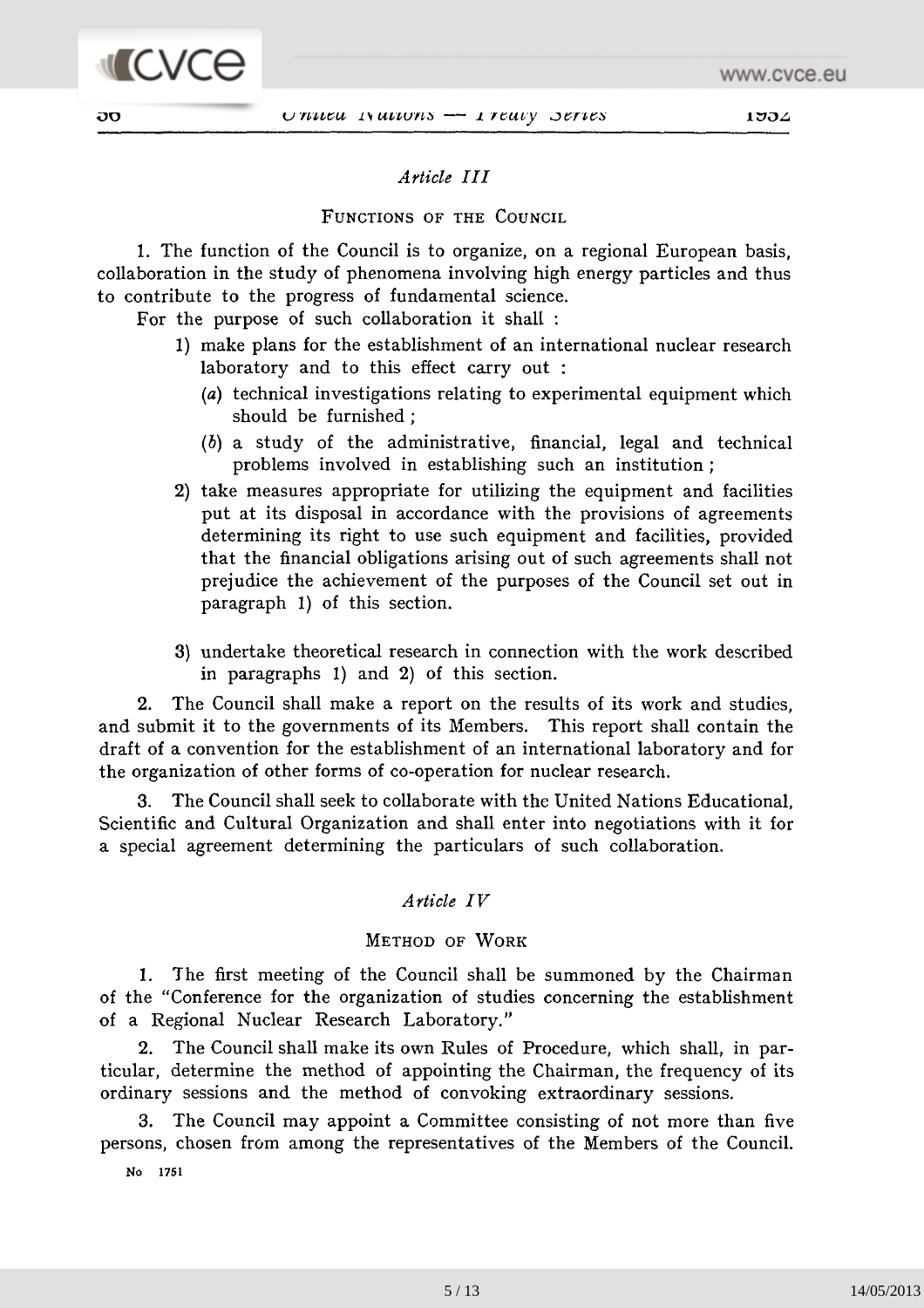

The Committee shall, between meetings of the Council, exercise all powers specif ically delegated to it by the Council.

4. The Council may, in exceptional cases, admit to its sessions, upon terms to be defined by it, representatives of scientific organizations which it desires to have associated with its work.

#### *Article V*

#### SECRETARY AND STUDY GROUPS

1. The Council shall appoint a Secretary from candidates put forward by Members of the Council and shall commit to him the task of carrying out its decisions under the authority of the Chairman. The Secretary shall represent the Council for legal and civil purposes. The Secretary of the Council shall keep in close contact with the study groups, as provided for in section 2.

2. The Council shall appoint the study groups necessary to carry out the functions described in Article III. Members of the study groups shall be chosen from candidates presented or approved by the Member States of which they are nationals. This shall not, however, prevent the Council from appointing persons who are nationals of States not Members of the Council.

#### *Article VI*

#### REVENUE AND BUDGET

1. The revenue of the Council is made up as follows :

- 1) contributions subscribed by Members ;
- 2) any donations which may be made to it.

2. The Council shall prepare its budget upon the basis and within the limits of the revenue received by it. It may, if its revenue is increased, make consequen tial amendments to the budget.

3. If, at the conclusion of its work, its revenue has not been completely disposed of or committed, the Council shall decide upon the disposal of the balance.

#### *Article VII*

#### LEGAL PERSONALITY AND FACILITIES

The Council shall, on the territory of its Members, have legal personality. The governments of its Members shall, in accordance with the provisions of existing legislation, grant it whatever facilities may be necessary for the exercise of its functions.

**Ko. 1751**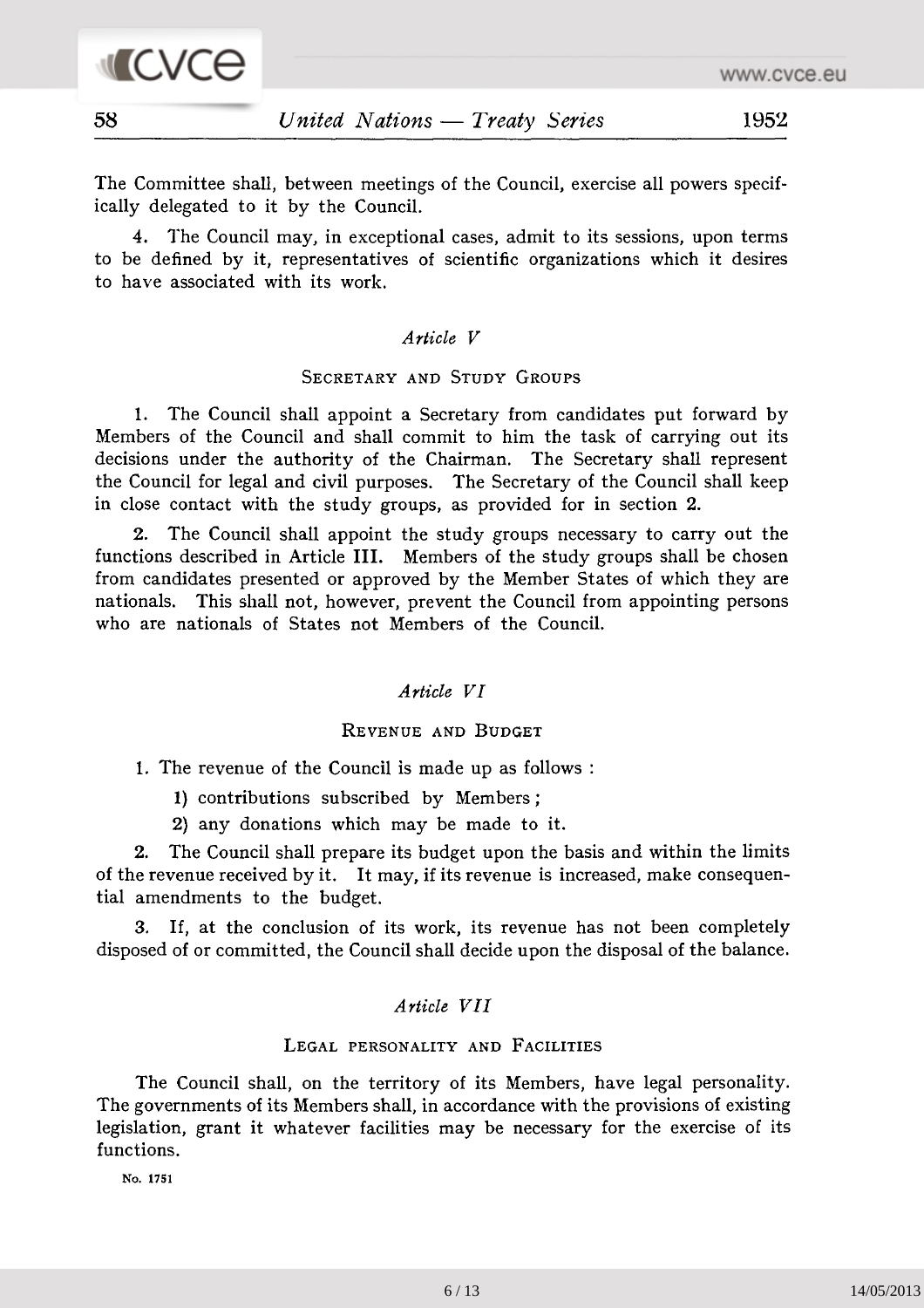#### *Article VIII*

#### **DURATION**

1. This agreement is made for a period of eighteen months from the date of its coming into force, provided that it shall in any event terminate upon the date of the entry into force of the Convention referred to in Article III Section 2.

2. If such a Convention does not come into force within the period mentioned in the preceding section, Member States of the Council may decide to prolong the present Agreement for a period to be determined by them in accordance with a supplementary agreement which shall contain necessary provisions relating to additional revenue to be provided for the Council. The extension of this Agreement shall not in any case affect any State not party to the supplementary agreement.

#### *Article IX*

#### FINAL PROVISIONS

1. States entitled to become members of the Council shall become parties to this Agreement by signature without reserve as to ratification or by signature subject to ratification, followed by ratification. The agreement shall be open for signature at Geneva on 15 February 1952 and, after that date, at the seat of the United Nations Educational, Scientific and Cultural Organization.

2. It shall come into force when signed without reserve as to ratification, or signed subject to ratification and subsequently ratified by five of the States mentioned in Article II, Section 1, §1 and when the financial contributions to the Council undertaken by such States reach a total equivalent to one hundred thousand United States dollars.

3. States which sign the present Agreement subject to ratification shall become parties thereto upon depositing their instruments of ratification with the Director-General of the United Nations Educational, Scientific and Cultural Organization.

4. The Director-General of the United Nations Educational, Scientific and Cultural Organization shall notify the entry into force of the present Agreement to all States which have taken part in the "Regional Conference for the organization of studies concerning the establishment of a European Nuclear Research Labor atory".

5. The Director-General of the United Nations Educational, Scientific and Cultural Organization shall upon the entry into force of this Agreement, present it for registration to the Secretariat of the United Nations in accordance with Article 102 of the Charter of the United Nations.

IN WITNESS WHEREOF the under-signed representatives, duly authorized to that effect, have signed the present Agreement.

**No. 1751**

7 / 13 14/05/2013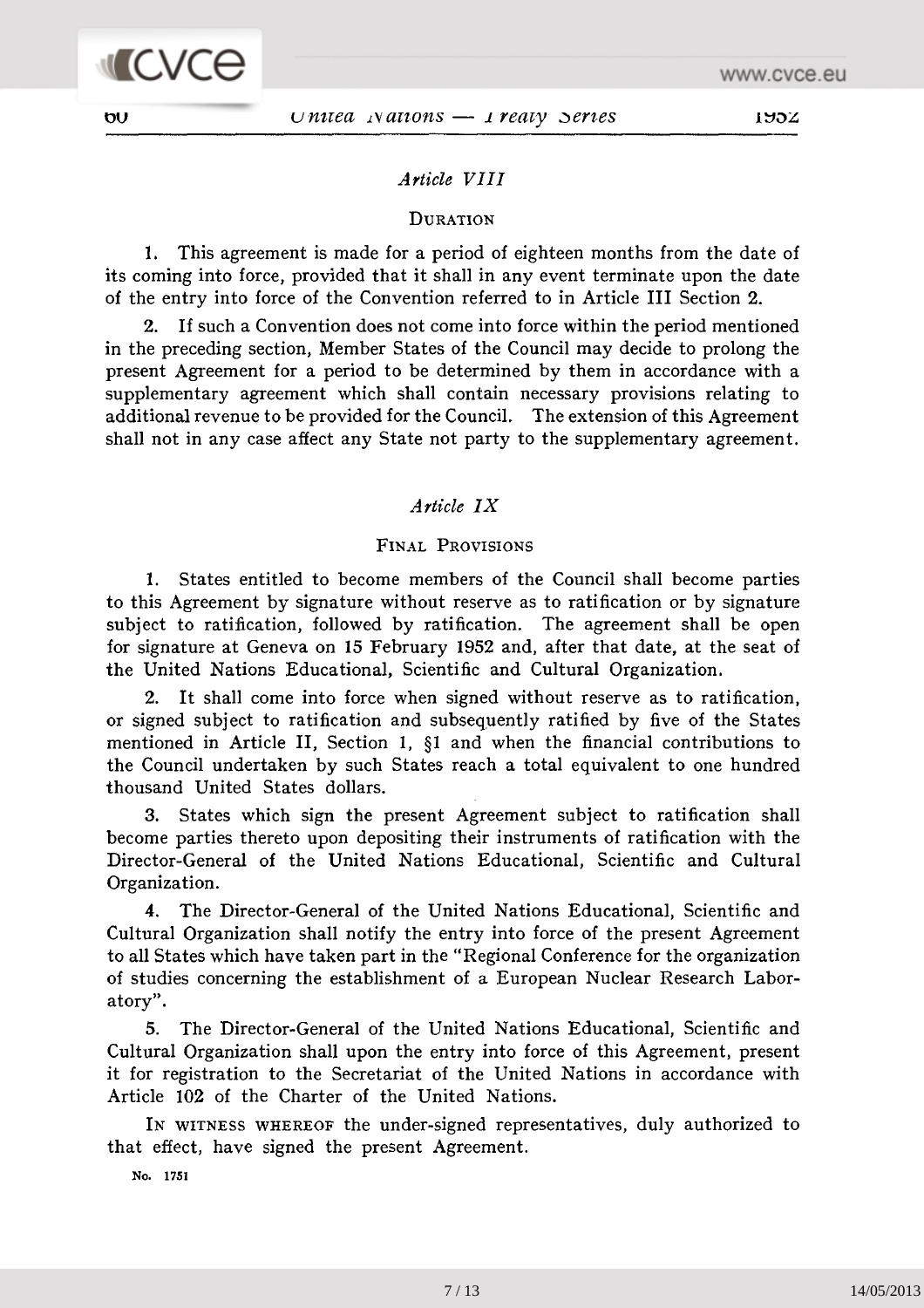



DONE in the city of Geneva this fifteenth day of February, One Thousand Nine Hundred and Fifty-two, in one copy in the French and English languages, both texts being equally authentic.

The original shall be deposited in the archives of the United Nations Edu cational, Scientific and Cultural Organization. The Director-General of that Organization shall transmit a certified copy to the States which took part in the "Regional Conference for the organization of studies concerning the establishment of a European Nuclear Research Laboratory" and to all other States which sub sequently become members of the Council.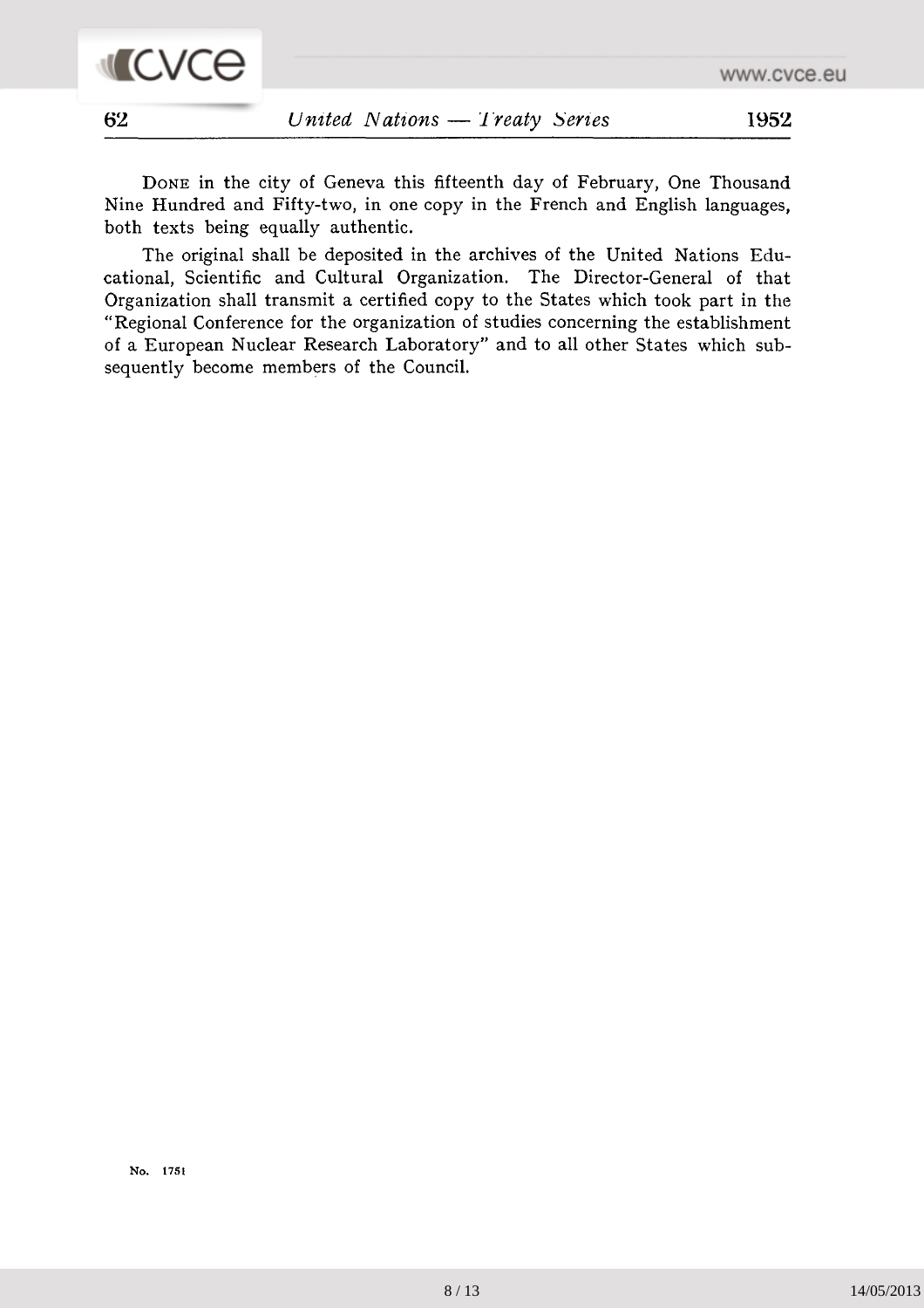Pour la République Fédérale d'Allé- For the Federal Republic of Germany magne

W. HEISENBERG

Pour le Royaume du Danemark For the Kingdom of Denmark

Jakob NIELSEN (sous réserve de ratification) <sup>1</sup>

Pour la République française For the French Republic

F. PERRIN — G. DUPOUY — F. DE ROSE (sous réserve de ratification) <sup>1</sup>

Pour le Royaume de Grèce For the Kingdom of Greece

D. HONDROS (sous réserve de ratification) <sup>1</sup>

Pour la République d'Italie For the Republic of Italy

A. CASATI (sous réserve de ratification) *l*

Pour le Royaume des Pays-Bas For the Kingdom of the Netherlands

J. H. BANNIER

No. 1751

<sup>&</sup>lt;sup>1</sup> Subject to ratification.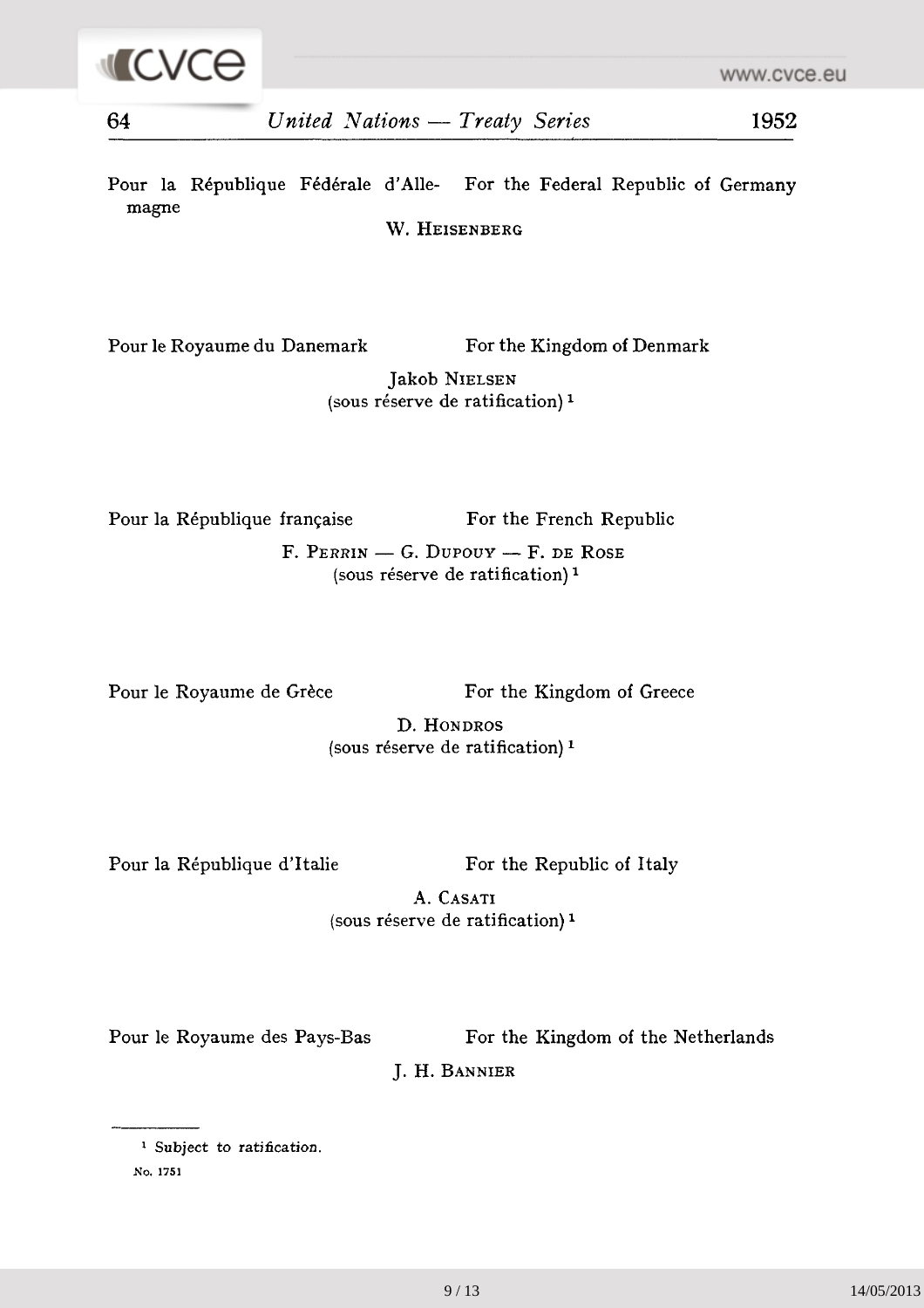

# **1952** *Nations Unies — Recueil des Traités* 65 Pour le Royaume de Suède For the Kingdom of Sweden Malte JACOBSSON (subject to ratification)<sup>1</sup> Pour la Confédération Suisse For the Confederation of Switzerland **Paul** SCHERRER (sous réserve de ratification) *'\**

Pour la République populaire fédérative For the Peoples' Republic of Yugode Yougoslavie slavia

> Pavle Savić Stevan DEDIJER

Pour le Royaume de Belgique For the Kingdom of Belgium

2 avril 1952 GUILLAUME (sous réserve de ratification) 2

Pour le Royaume de Norvège For the Kingdom of Norway

Rolf ANDVORD 5th of May 1952 (Subject to ratification)<sup>1</sup>

Pour le Royaume-Uni For the United Kingdom

N° 1751

<sup>1</sup> Sous réserve de ratification.

<sup>&</sup>lt;sup>2</sup> Subject to ratification.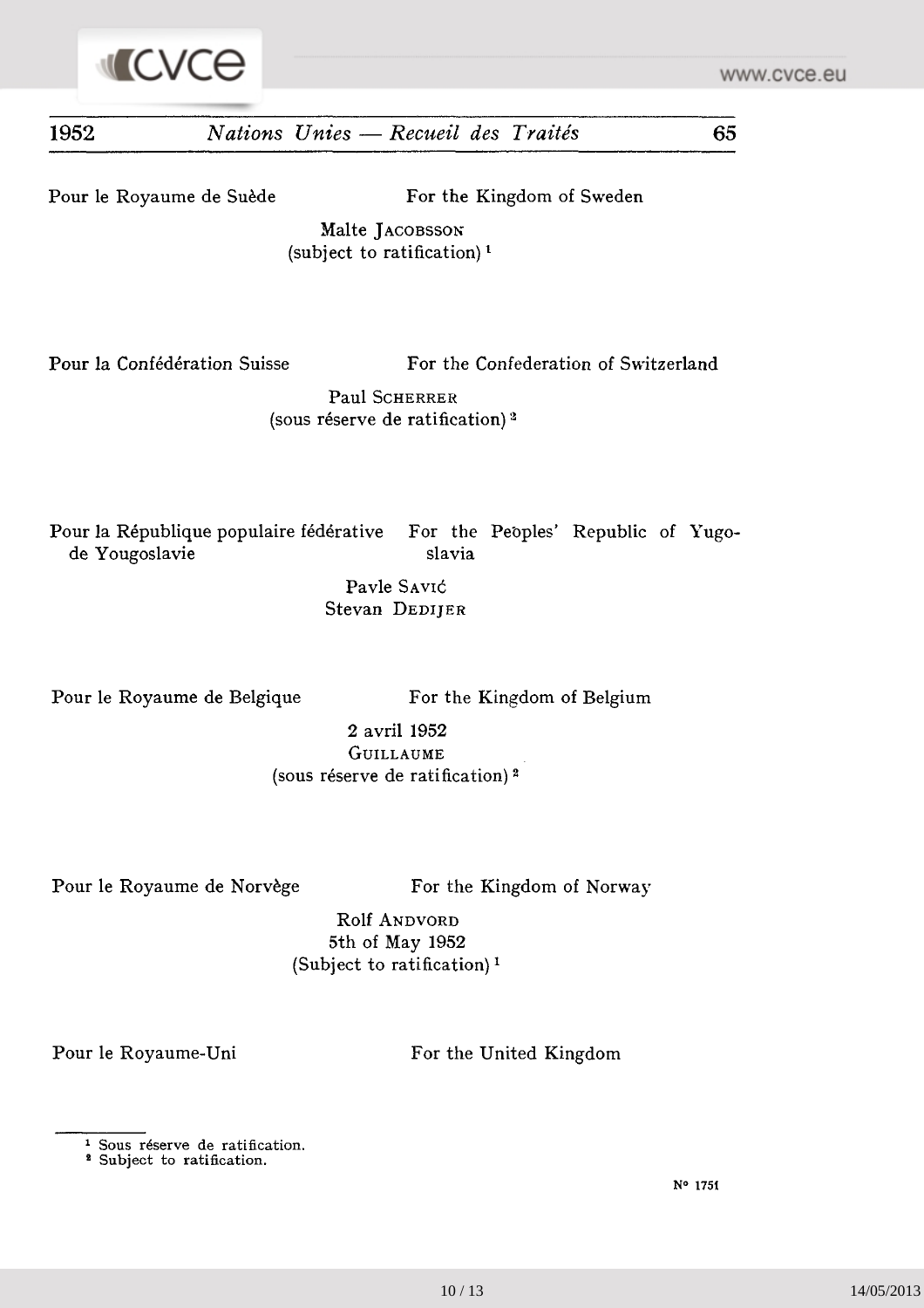

#### ANNEX

#### *General Provisions*

1. The States signing this Annex undertake respectively to make the contributions, in money or in kind, listed in this Annex, to the Council of Representatives of European States constituted by the principal Agreement.

2. A contribution in kind made by a State which participated in the "Regional Conference for the organization of studies concerning the establishment of the European Nuclear Research Laboratory," may be made the subject of a special agreement to be concluded between the Council and the contributory State.

3. The conditions upon which contributions in money or in kind may be accepted from States which did not participate in the above-mentioned conference, and which apply for membership of the Council, may be determined by the Council.

4. Special provisions relating to the contributions of States signing after the 15 February 1952 may be added later to this Annex.

5. This Annex shall come into force at the same time as the principal Agreement.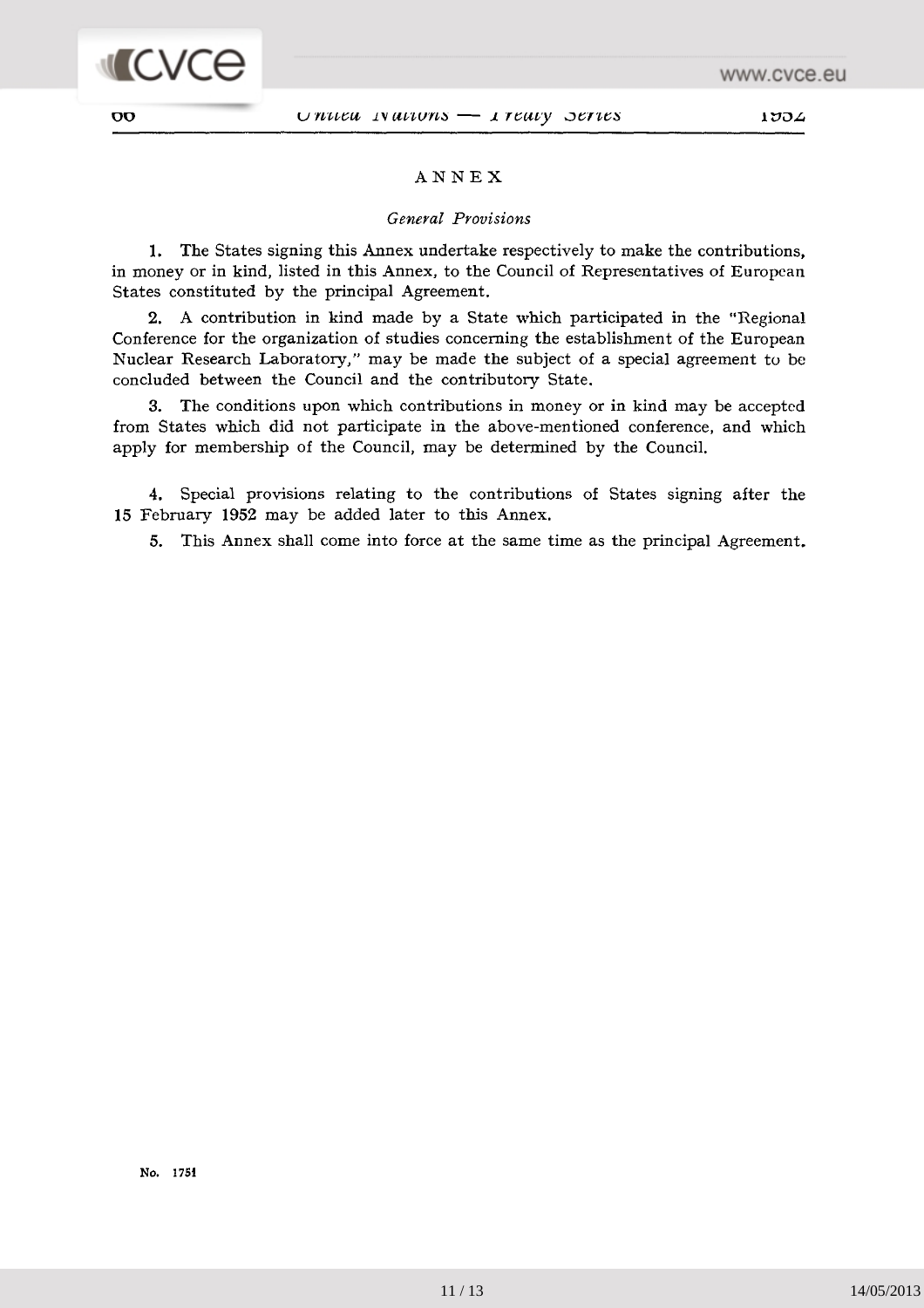

#### CONTRIBUTIONS

The German Federal Republic will contribute the sum of \$ 35,000 (thirty-five thousand dollars) in United States currency, payable to the Council as soon as it is legally constituted.

La République fédérale de l'Allemagne s'engage à fournir une contribution d'un montant de \$ 35,000 (trente-cinq mille dollars) qu'elle versera, en monnaie des États-Unis, au Conseil dès que celui-ci sera régulièrement constitué.

*Signature :* W. HEISENBERG

The Kingdom of Denmark undertakes to place the Institute of Theoretical Physics of the University of Copenhagen at the disposal of the Council to the extent necessary for assisting in the work of the European Study Group.

Le Royaume de Danemark s'engage à mettre dans la mesure nécessaire, à la dispo sition du Conseil, pour faciliter les travaux du groupe Européen d'étude, l'Institut de Physique Théorique de l'Université de Copenhague.

*Signature :* Jakob NIELSEN

The French Republic will contribute the sum of 25,000,000 French francs (twentyfive millions French francs), payable to the Council as soon as it is legally constituted.

La République française s'engage à fournir une contribution de 25 millions (vingtcinq millions) de francs français, qu'elle versera au Conseil dès que celui-ci sera régulière ment constitué.

*Signatures :* F. PERRIN G. DUPOUY F, DE ROSE

The Republic of Italy will contribute the sum of \$ 25,000 (twenty-five thousand dollars), payable in Swiss francs, to the Council as soon as it is legally constituted.

La République d'Italie s'engage à fournir une contribution de \$ 25.000 (vingt-cinq mille dollars) qu'elle versera, en francs suisses, au Conseil dès que celui-ci sera régu lièrement constitué.

*Signature :* A. CASATI

The Kingdom of the Netherlands will contribute the sum of \$ 10,000 (ten thousand dollars), payable to the Council as soon as it is legally constituted, in any European currency desired by the Council.

Le Royaume des Pays-Bas s'engage à fournir une contribution d'un montant de f 10.000 (dix mille dollars) qu'il versera en monnaie de pays européens, au choix du Conseil, dès que celui-ci sera régulièrement constitué.

*Signature:* J. H. BANNIER

**No. 1751**